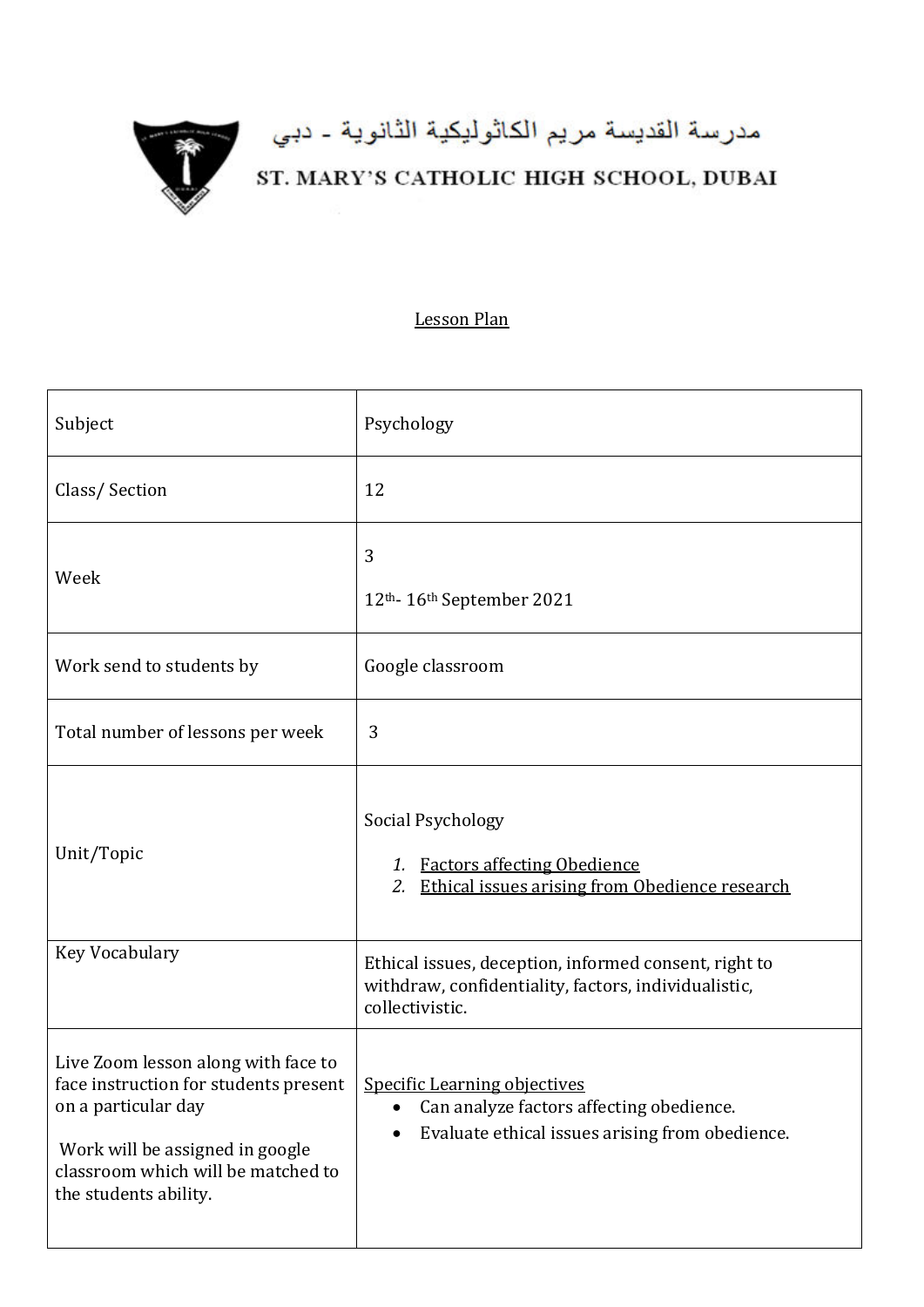|                            | <b>Specific Intended Learning Outcomes</b>                                                                                                                                                |
|----------------------------|-------------------------------------------------------------------------------------------------------------------------------------------------------------------------------------------|
|                            | Explain the factors that affect obedience.<br>$\bullet$                                                                                                                                   |
|                            | 1. The effects of the situation on obedience                                                                                                                                              |
|                            | 2. The effects of culture                                                                                                                                                                 |
|                            | 3. The effect of individual differences                                                                                                                                                   |
|                            | 4. The effects of gender                                                                                                                                                                  |
|                            | 5. Dissent and resistance of obedience                                                                                                                                                    |
|                            | Describe ethical issues in Milgram's and Meeus and<br>Raaijmakers study.                                                                                                                  |
|                            | Task 1: (homework)(GC)                                                                                                                                                                    |
|                            | Progress check 1.11:<br>List three pieces of evidence that suggest obedience id due to<br>situation.                                                                                      |
| <b>Tasks</b>               | Progress check 1.12:<br>Explain evidence for and against cultural differences in<br>obedience,                                                                                            |
|                            | Progress check 1.13<br>What evidence is there that obedience links to an<br>authoritarian personality and what evidence is there that it is<br>about having an internal locus of control? |
|                            | <b>Essential questions:</b>                                                                                                                                                               |
|                            | 1.<br>What is meant by the ethical issues?                                                                                                                                                |
|                            | Name some of the factors affecting obedience.<br>2.                                                                                                                                       |
|                            | 3. Describe some of the ethical issues arising from                                                                                                                                       |
| Assessment Criteria/       | obedience studies.                                                                                                                                                                        |
| <b>Essential questions</b> | 4. What are some ethical issues in Milgram's basic study<br>and variations studies.                                                                                                       |
|                            | 5. Describe ethical issues in Meeus and Raaijmakers<br>study on obedience.                                                                                                                |
|                            | <b>Assessment Criteria:</b>                                                                                                                                                               |
|                            | A01: Describe factors affecting obedience.                                                                                                                                                |
|                            | AO2: Explain factors affecting obedience                                                                                                                                                  |
|                            | AO3: Evaluate ethical issues arising from obedience.                                                                                                                                      |
|                            |                                                                                                                                                                                           |
|                            | Video                                                                                                                                                                                     |
| Resources                  | Textbook                                                                                                                                                                                  |